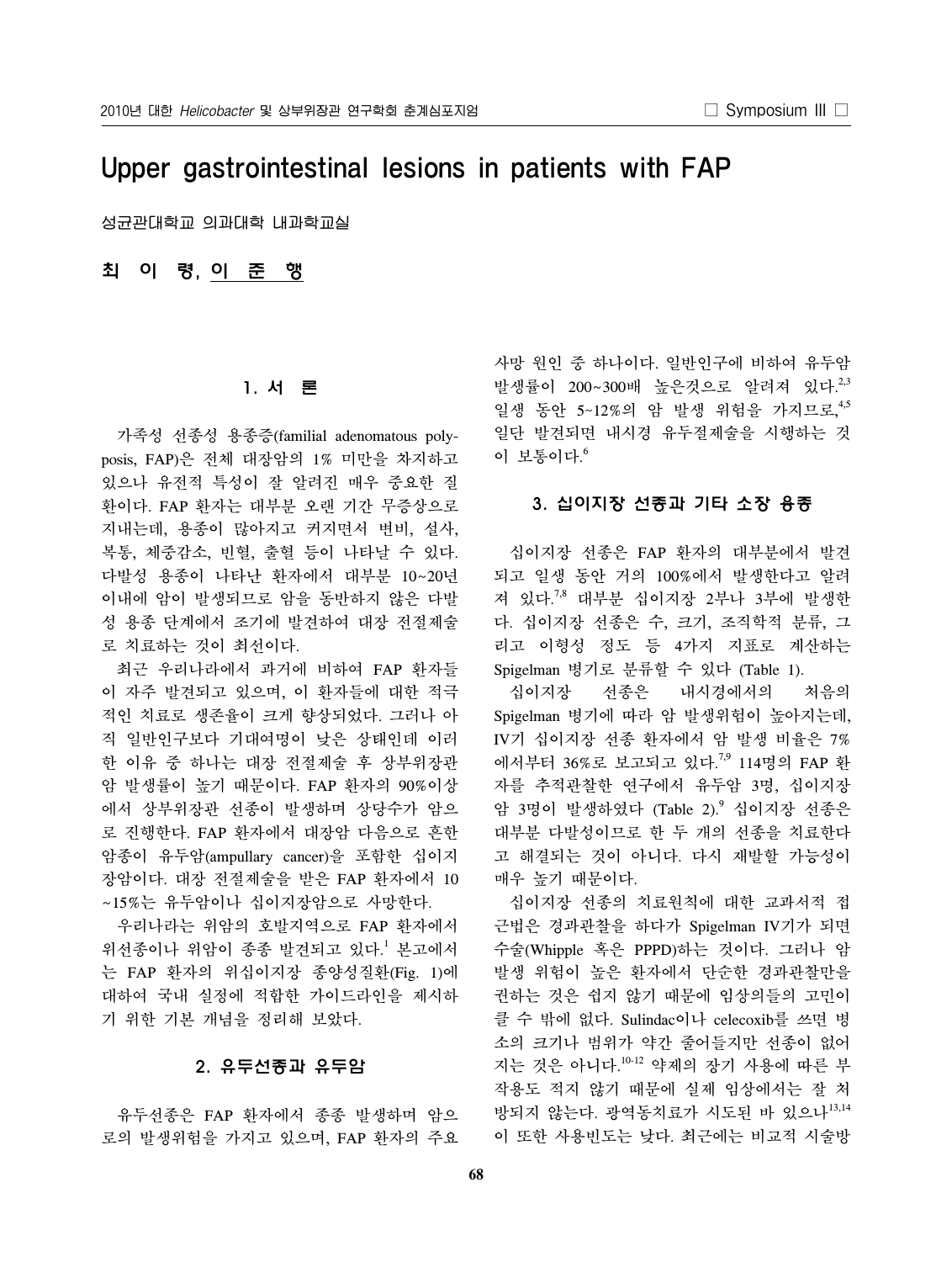

Fig. 1. Upper gastrointestinal lesions in a patient with FAP. (1) Multiple fundic gland polyps. (2) Ampullary adenoma. (3) Single duodenal adenoma. (4) Multiple duodenal adenomas

|  |  |  | Table 1. Spigelman classification for duodenal polyposis in FAP |  |  |  |  |  |
|--|--|--|-----------------------------------------------------------------|--|--|--|--|--|
|--|--|--|-----------------------------------------------------------------|--|--|--|--|--|

|                 | Number of points |           |            |  |  |
|-----------------|------------------|-----------|------------|--|--|
|                 |                  |           |            |  |  |
| Polyp number    | $1 - 4$          | $5 - 20$  | >20        |  |  |
| Polyp size (mm) | $1 - 4$          | $5 - 10$  | >10        |  |  |
| Dysplasia       | Low grade        | Low grade | High grade |  |  |

\* Stage 0, 0 points; stage I, 1~4 points; stage II, 5~6 points; stage III, 7~8 points; stage IV, 9~12 points

**Table 2.** Progression of duodenal disease over 10 years according to original Spigelman stage Adapted from Groves et al.<sup>9</sup>

| Spigelman stage | $\mathbf n$ | Median age | Duodenal cancer | Duodenal cancer risk (CI) |
|-----------------|-------------|------------|-----------------|---------------------------|
| IV              |             | 58         | 4               | 36.4\% (15.2, 64.6)       |
| Ш               | 41          | 41         |                 | $2.4\%$ (0.4, 12.6)       |
| П               | 44          | 39         |                 | $2.3\%$ (0.4, 11.8)       |
|                 |             | 34         |                 | $0\%$ $(0, 20.4)$         |
| $\theta$        |             | 34         |                 | $0\%$ (0, 56.2)           |

법이 간단하고 안전한 APC가 많이 사용되고 있는 데 그 효과에 대한 장기추적 성적은 발표되지 못 하고 있다. 국내에서다기관 공동연구를 통하여 FAP 환자의 십이지장 선종에 대한 APC치료의 장 기성적을 분석할 필요가 있다고 생각된다.

 FAP 환자에서 소장용종이 발생할 수 있고, 십이 지장이나 유두보다는 훨씬 적은 비율이지만 이 또 한 전암성 병변이다. 소장용종의 정확한 유병률은 명확하지 않았다. 이중풍선내시경 혹은 캡슐내시 경을 이용한 연구에서 소장용종 발견율은 30~75% 정도이다. 15-17

# 4. 위저선 용종 (fundic gland polyp)

 위저선 용종은 FAP 환자의 90%에서 발견된다. FAP 환자가 아닌 일반인에서 우연히 발견되는 소 수의산발적 위저선 용종은 전암성 병소가 아니므 로 아무런 치료도필요하지 않다. 그에 반하여 FAP 환자의 위저선 용종은 40% 정도에서 이형성을 보 인다. <sup>18</sup> 즉 FAP 환자의 위저선용종은 병리학적인 관점에서 산발적인 위저선용종과 차이가 있다. FAP 환자에서 위저선 용종의 이형성이 선행된 상 태에서 이차적으로 APC 변이가 발생시에는 매우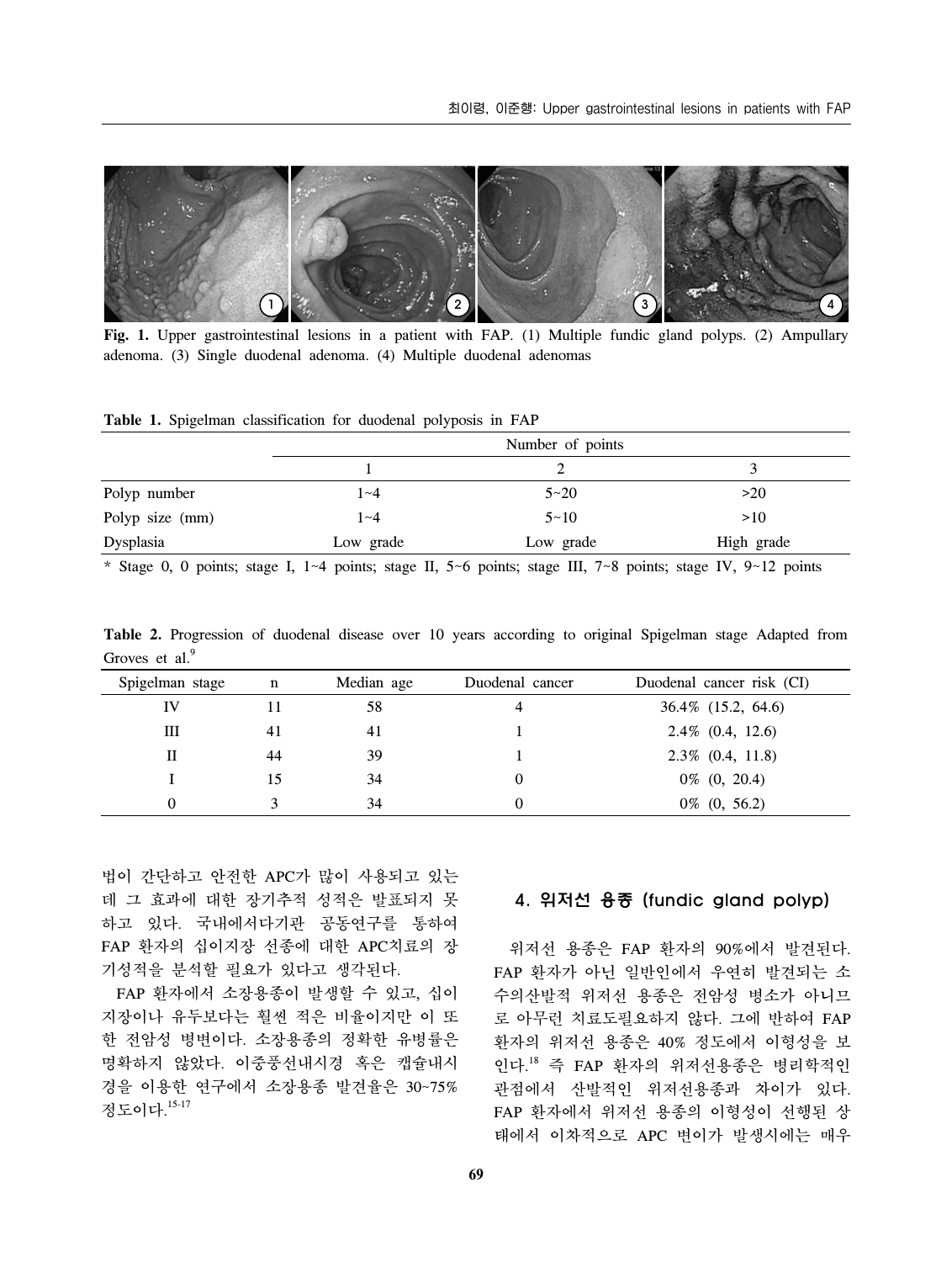

**Fig. 2.** Multiple gastric adenomas in a patient with FAP. (1) Three adenomas were noticed in the antrum. (2) Multiple endoscopic resections were performed.

드물지만 전암성 병소가 될 가능성도 가지고 있 다. 18,19 그러나 그 빈도는 매우 낮기 때문에 FAP에 서 발견되는 위저선 용종에 대해서는 특별한 치료 를 하지 않고 경과관찰만을 권하고 있다.

#### 5. 위선종

 FAP 환자의 위선종에 대한 자료는 거의 없다. FAP에서 위선종의 발생률이 낮고 그 동안 관심이 없었기 때문에 자료가 부족하여 자연경과도 알기 어렵다. 위암과 위선종이 매우 많은 우리나라에서 FAP 환자의 위선종이 더욱 많이 발견되는 것 같 다. 그러나 FAP 환자의 위선종이 FAP와 관련된 것인지 여부는 알기 어렵다. 현실적으로는 선종이 소수이면 내시경절제술을 시행하고 (Fig. 2), 다수 이면 소작술을 시행할 수 밖에 없다. 국내에서 다 기관 공동연구를 통하여 FAP 환자의 위선종에 대 한 임상연구가 필요하다고 생각한다.

## 6. 위암

 FAP 환자에서는 일반인에 비하여 위암 발생률 이 약 3배 정도로 높고<sup>20</sup> 발생연령이 더 젊고 다발 성으로 발생하고, 위 하부 쪽에 발생하는 경향이 있다는 보고가 있다. <sup>21</sup> 특히 한국과 일본에서 FAP 환자의 위암 발생률이 높은 경향이 있다. <sup>1</sup> 그러나 FAP 환자에서 발생한 위암이 FAP와 직접관련된 것인지 알기 어렵다.

 위암에 대하여 가장 보편적인 수술은 subtotal gastrectomy with Billroth II anstomosis이다. 그러나

FAP 환자에서 이 수술을 시행하면 한가지 문제가 생긴다. 즉 십이지장에 대한 surveillance를 할 수 없다는 점이다. FAP 환자의 대장 수술 후 가장 흔 한 사망원인이 십이지장이므로 surveillance는 필수 적인데 이게 불가능해지면 큰 문제가 아닐 수 없 다. 따라서 가능하면 B-I anastomosis를 하도록 추 천하고 있다. 그러나 환자가 많지 않아서 장기간 추적관찰 성적은 없다.

#### 7. 결 론

 FAP 환자의 생존기간이 증가되면서 상부위장관 질환이라는 새로운 문제가 대두되고 있다. 그러나 아직 임상자료가 충분하지 않아서 최선의 치료방 법에 대한 전략이 확립되어 있지는 않다. 특히 위 암이 많은 우리나라에서는 FAP와 위선종 및 위암 과의 관련성에 대한 연구가 절실히 필요하다. 우선 국내의 경험을 정리한 후향적 연구가 필요하고, 향 후 전향적으로 환자를 등록하기 위한 레지스트리 가필요하다고 생각한다.

### References

- 1. Park JG, Park KJ, Ahn YO, et al. Risk of gastric cancer among Korean familial adenomatous polyposis patients. Report of three cases. Dis Colon Rectum 1992;35:996-998.
- 2. Jagelman DG, DeCosse JJ, Bussey HJ. Upper gastrointestinal cancer in familial adenomatous polyposis. Lancet 1988;1:1149-1151.
- 3. Offerhaus GJ, Giardiello FM, Krush AJ, et al. The risk of upper gastrointestinal cancer in familial adenomatous polyposis. Gastroenterology 1992;102:1980-1982.